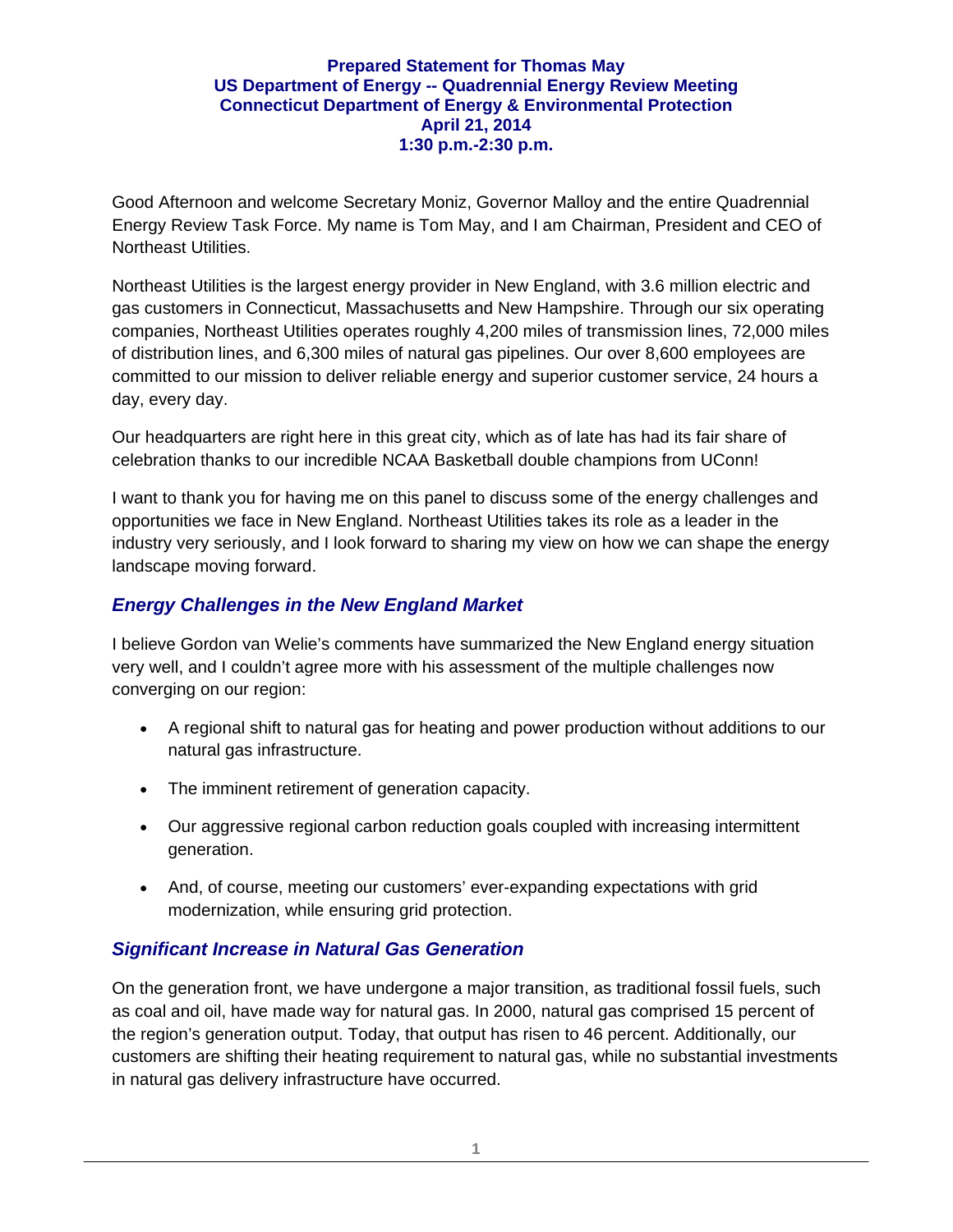## *The \$6.8 Billion Winter*

Our extremely cold winter weather clearly exposed these weaknesses in New England's generating capacity and reliability. Gas infrastructure constraints, coupled with high oil prices, led to incredible market volatility.

In total, the energy market value for the winter of 2013-2014 was over \$6.8 billion, which is up from an average of \$2.8 billion during the previous three winters. We believe that \$3 billion of this increase can be directly attributed to pipeline constraints. This occurred when 8,000 to 10,000 megawatts of our most efficient power plants sat idle without gas supply. In essence, we almost "ran out of gas." We dodged a bullet this past winter. Thanks to the foresight of ISO-NE and the implementation of their "oil storage" program, we kept the lights on. But the cost to our customers and to our regional economy was noticeably felt.

In addition to the winter timeframe, we have seen a 30 percent increase in the commodity portion of customer bills over the last year. And proposed changes to the capacity markets in New England could further increase energy costs for customers over the next few years.

### *Meeting Our Renewable Energy Goals*

The New England states all have aggressive renewable goals. Here in Connecticut, Governor Malloy has focused the state's goals through the lens of his "cleaner, cheaper, more reliable" strategy. That has us looking to our neighbors in Canada with plentiful supplies of low-cost hydro power, and looking to northern New England with its economic wind power potential. This will require significant north/south transmission investment that falls outside of our traditional regional, reliability-based tariffs.

These challenges are very real and very imminent. We are facing potentially lasting impacts on our residential and business customers, as well as the regional economy. We need a call to action, with solutions that are able to address these challenges both in the short- and long-term.

### *NU Partnering to Solve These Challenges*

We have already begun work to meet these challenges head on, and ensure a bright energy future for New England. As power plants retire and production shifts, we will need to continually reinforce our transmission grid to eliminate bottlenecks and price congestion. To meet our Greenhouse Emissions goal, we will need to connect to clean hydro in Canada and wind from the north. And to balance that, we need to ensure an adequate supply of our regional fuel of choice: natural gas.

NU's Northern Pass Transmission Project will tap into resources north of the border, and when completed will bring 1,200 megawatts of clean, hydro power from Canada to New England. Other renewable generation through wind power is also available on a large scale in northern New England.

We are a partner with the New England States Committee on Electricity (NESCOE) initiative, which seeks to bring between 1,200 to 3,600 megawatts of clean renewable energy into the region through a combination of long-term transmission and clean energy contracts.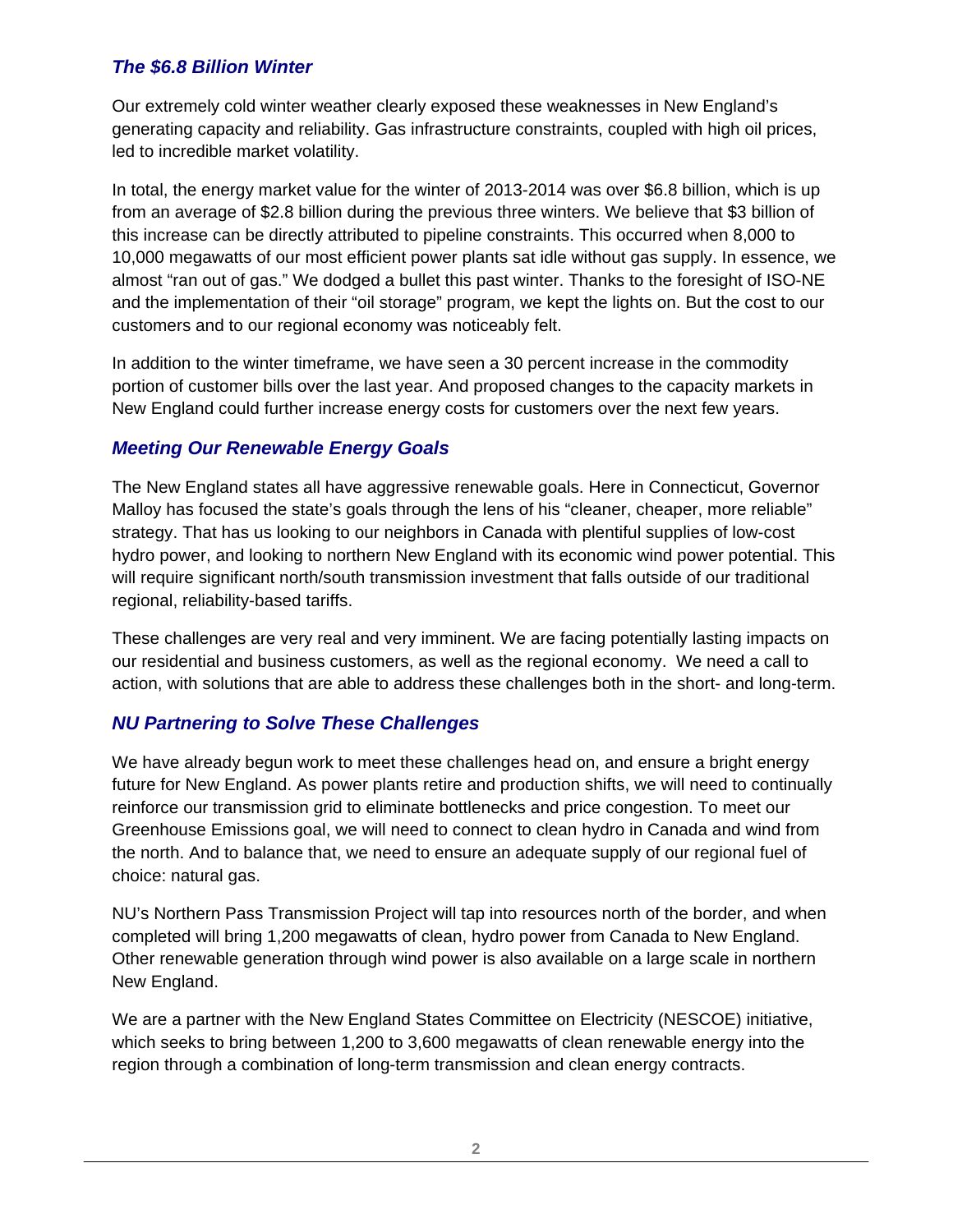The NESCOE initiative also calls for expanding the region's natural gas capacity. Although it is our fuel of choice for the region, we have not seen capacity added in over 20 years in New England. We need to address this structural defect as it keeps 8,000 megawatts of our most efficient capacity off line in the winter and adds potentially \$3 billion in inefficient costs to our customers' bills—not to mention the environmental impacts. Multiple attempts to address this issue through market pricing designs have failed, so I believe it is time to intervene. Collaboration with our policymakers will be crucial to determining solutions for pipeline expansion in New England.

One of the success stories in New England has been the ability of the region to plan, finance and build electric transmission through the Regional Network Service (RNS) Transmission Tariff. As I said, new transmission will be needed to continue to "de-bottleneck" our system. NU is confident that we can meet that challenge under the current RNS structure as long as the appropriate incentives to make these investments remain in place.

Lastly, I believe we need to lean on our regulated utilities to create order out of what has become a chaotic market. Electric distribution companies are the appropriate vehicles to bring low-cost natural gas reliability into the market to benefit our electric customers, and ultimately the overall regional economy. Markets are not perfect and when they involve products that are necessities of life we need to consider other approaches. Since deregulation, we have used many regulatory tools to ensure our markets work and energy policy goals are met, like Reliability Must Run (RMR) contracts and long-term renewable Purchase Power Agreements (PPA). We support the NESCOE proposal to use an ISO tariff and Capacity Manager Concept to address this crisis and expedite the construction of needed gas infrastructure.

### *Meeting Our Customers' Demands: Grid Modernization and Protection*

While my comments are primarily focused on the region's power market and infrastructure needs of today, I would be remiss if I didn't mention our ongoing requirements to invest in grid modernization and grid protection. Coupled with transmission and pipeline capacity investments, these significant investments impact the cost and complexity of operating the power grid of the future.

Our customers' expectations are changing. At NU we are already modernizing the grid to be more responsive, flexible and resilient for customers. We have been leaders in the US to automate our grid and attain a greater awareness of system conditions that provide a higher level of reliability to our customers.

We also need to accommodate two-way power flow from distributed generation sources, while maintaining reliability. This is going to be a transformative process, one that will potentially take years to occur. As we move forward, we will need to focus on how we successfully integrate two-way power flow in a manner that ensures reliability and is cost effective for all customers. To do so will require new regulatory and pricing models to fund these infrastructure investments.

Northeast Utilities takes the security and safety of our customers and the general public very seriously. We have robust, comprehensive security programs in place to protect against potential threats. But we also recognize that technology is ever-evolving, and we need to stay vigilant about protecting our infrastructure from potential threats. We are collaborating with state and federal government, including FERC and NERC, which will help us lead the way with initiatives that continually improve security.